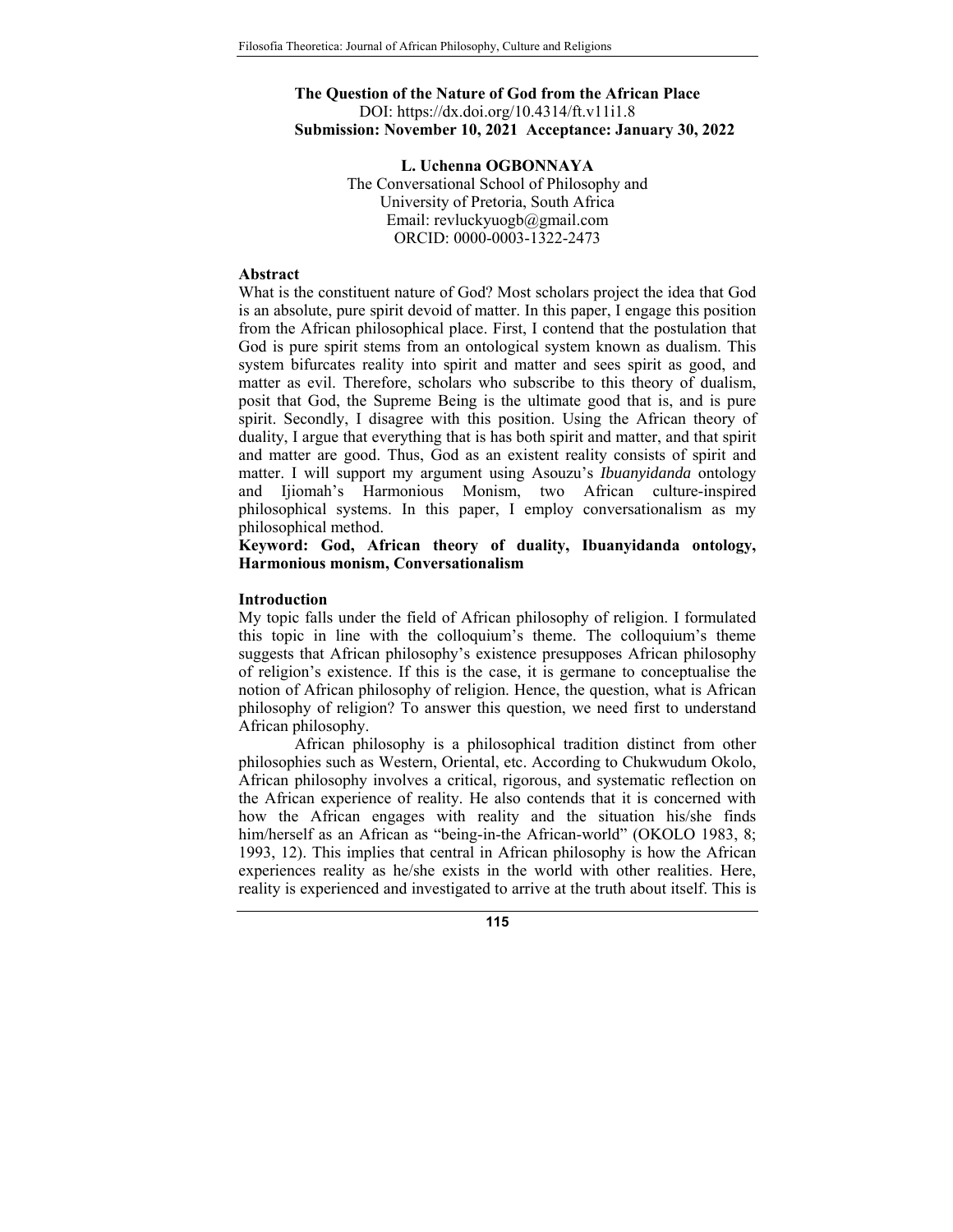done using an African culture-inspired logic lens. Thus, African philosophy is the quest for truth in the African philosophical place by approaching and understanding reality using the African culture-inspired logic lens.

With the above point made, it becomes necessary for me to conceptualise African philosophy of religion. African philosophy of religion is the critical and rigorous investigation of religious realities in the African philosophical place using an African culture-inspired logic lens in other to arrive at the truth about these realities. One of the religious realities that African philosophy of religion concerns itself with is God, the subject of my inquiry.

Africans have always sought to make sense of what God is. This is apparent in their various views about God as recorded in the works of African scholars (MBITI 1969; 1975 (1991); IBEABUCHI 2013; NALWAMBA 2017; EZEUGWU & CHINWEUBA 2018). Some have God as a withdrawn being who cannot be reached or approached directly hence the need for intermediaries or media. Others assert that God can be reached and therefore approach God directly. In all, the existence of God within the African reality scheme is beyond question since God is at the apex of the African conception of reality (African ontology) (IJIOMAH 1996; CHIMAKONAM AND OGBONNAYA 2011). However, what God could be like in terms of God's constituent nature seems to be an under-researched topic in contemporary philosophy, especially African philosophy of religion. Nevertheless, it appears to be a given within the African philosophical place that God is spirit and nothing else.

In this paper, I critically and creatively evaluate the above concluding remark, using the African duality theory. First, I argue that the idea that God is pure spirit, without matter is rooted in dualism, a philosophical system or theory that bifurcates, polarises, and absolutises an aspect of reality, and in the case of God, spirit. Hence, while dualism suggests that reality is essentially one-sided, its antithesis 'duality' holds that reality is two-sided. This theory of duality is exemplified in Ijiomah's Harmonious Monism (IJIOMAH 1996; 2006; 2014; 2016) and Asouzu's *Ibuanyidanda* ontology (2007a; 2011). Second, employing this duality theory, I argue that God as reality cannot be pure spirit devoid of matter. Instead, assert that God consists of spirit and matter.

After this introduction, I shall consider the following section centred on God as spirit in the African religious world. Here, I shall argue that this conception of God mirrors dualism instead of African duality. This will be followed by the section on conceptialising the African theory of duality. This section will explain duality and Ijiomah's Harmonious Monism and Asouzu's *Ibuanyidanda* ontology discussed as examples. Afterward, this African duality theory will be used to reconceptualise God as consisting of spirit and matter as its constituent parts.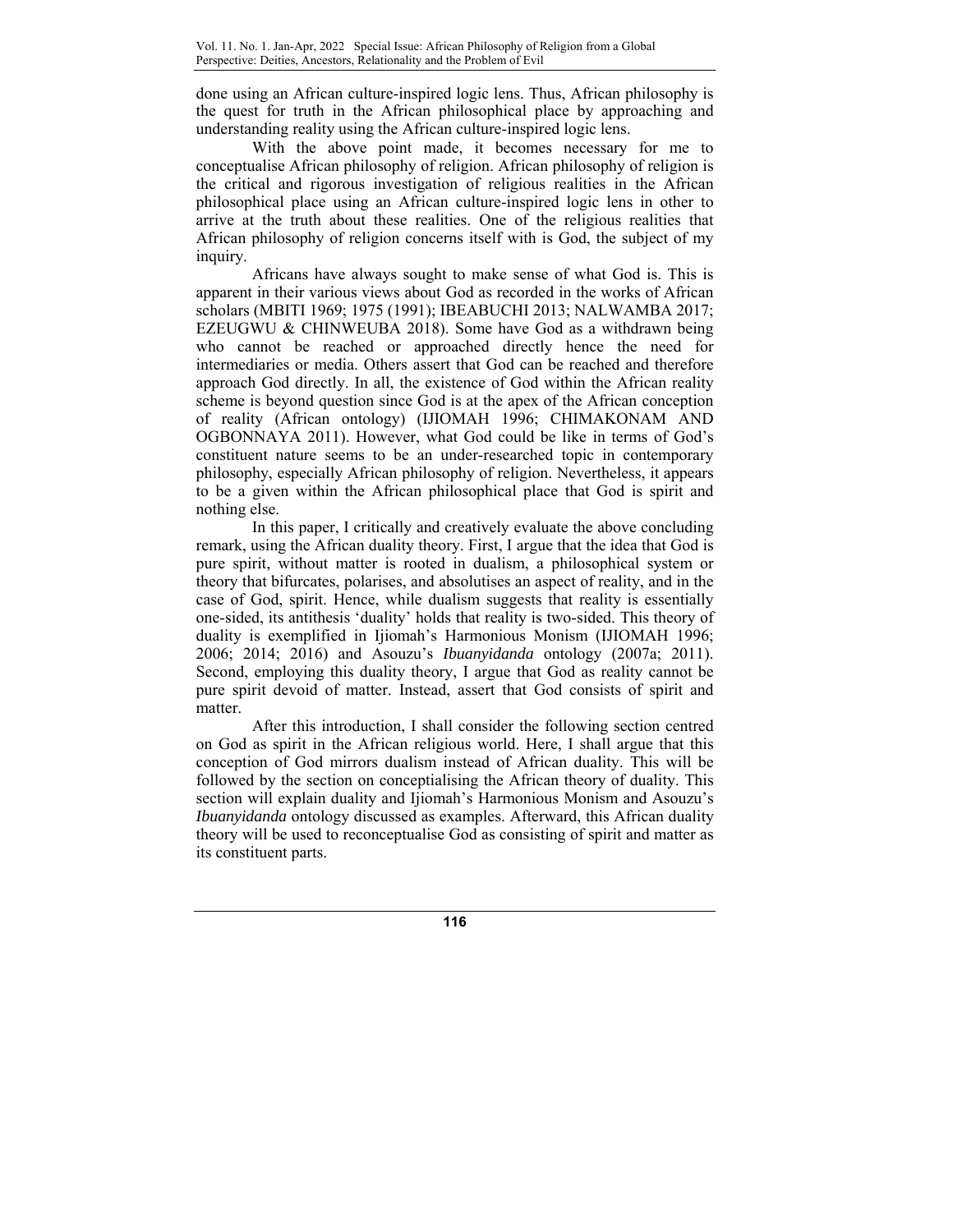#### **God as Spirit in African Religious Cosmology: A Reflection of Dualism**

The concept God is an integral part of the African religious cosmology and reality scheme. African cosmology is religious because its has religious undertone. In Udobata Onunwa's words, the "cosmology is deeply rooted in religion" (ONUNWA 1990, 8). This is because the conception of the world that it projects is religious. Some African scholars hold that the world is both tripartite (NWOYE 2011, 307) and dual (EDEH 1985, 74). It is tripartite because it is compartmentalised into three parts, namely, the world above (sky), the human world (the earth), the world beneath (the underworld) (MBITI 1969, 32; EJIZU 1985, 136; IJIOMAH 2005, 84; 2006, 30; 2014, 97; OKORO 2007, 85). C. C. Ekwealor demonstrates a similar partitioning of the world but using his Igbo words and their equivalent to illustrate them. According to him, the world is partition into *Elu-Igwe* [the sky], *Alammadu* [the land of humans] and *Alammuo* [the land of spirits] (Ekwealor 1990). The diagrams below show Ijiomah and Ekwealor's cosmologies, respectively:



**Figure 1:** Ijiomah's Igbo [African] worldview.Source: Chimakonam and Ogbonnaya (2011, 276)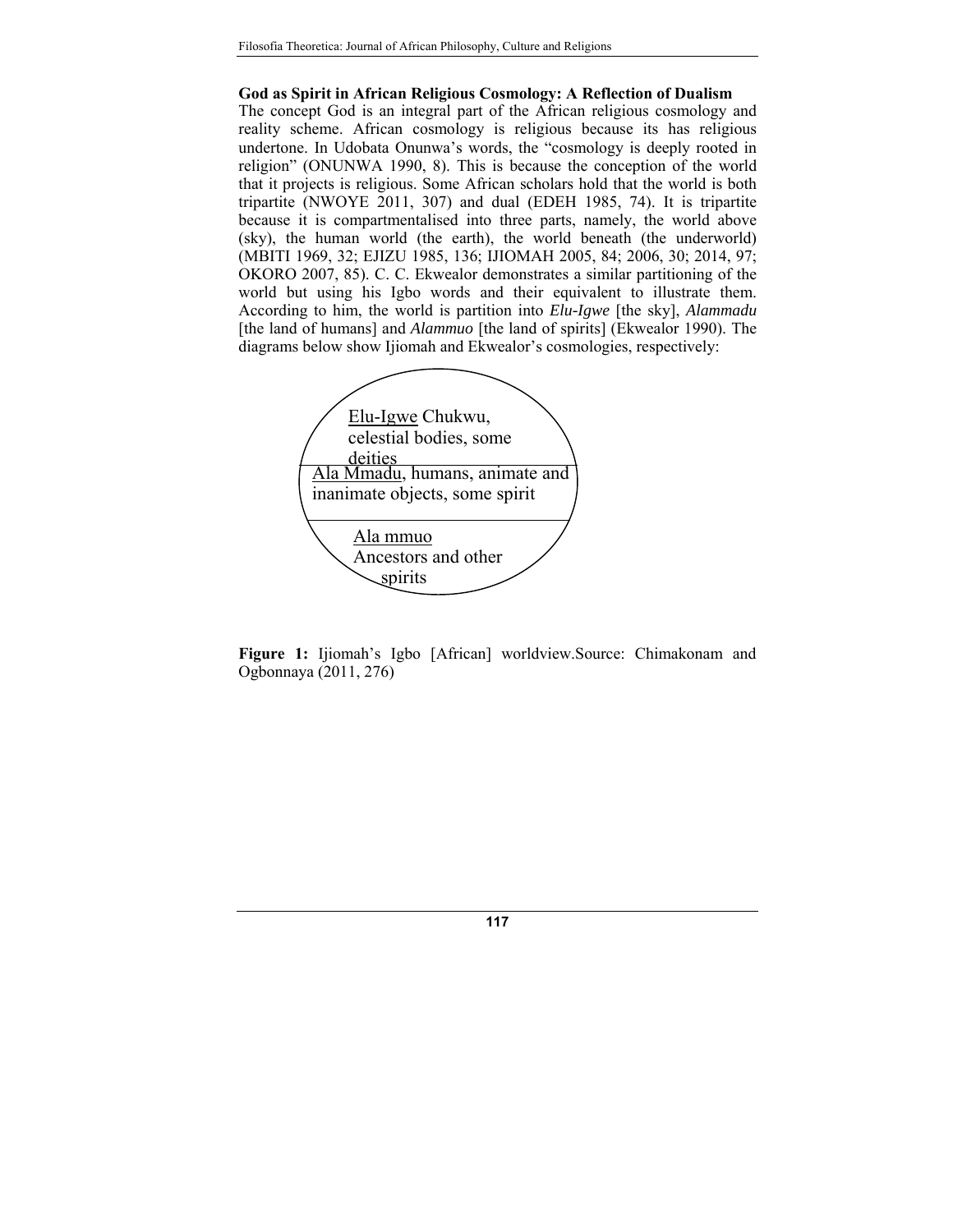| Sky: Deities                 |  |
|------------------------------|--|
| l Earth: Man                 |  |
| <b>Underworld: Ancestors</b> |  |

**Figure 2:** Ekwealor's Igbo [African] Worldview. Source: Chimakonam and Ogbonnaya (2011, 276)

It must be noted that Africans hold a dynamic conception of the world; hence, the tripartite conception of the world is also dual. The world partitioned into three can roll up into two – spiritual (nonphysical) and physical. The world above and the world beneath are said to be spiritual (nophysical), while the human world is termed physical. Victor Uchendu notes that Igbo world (a typical African world)is dual given that it consists of the human and the spiritual world. He also notes that there is a constant interaction between these two worlds, "the material and spiritual, the visible and invisible" (UCHENDU 1965 12). Of this Igbo world, T. Uzodinma Nwala posits that it is made up of two parts: Eluigwe –sky (Ala Mmuo – the spirit world or supernatural other) and Elu-uwa – the earth also called Ala (Ala Madu – the human world or visible other). They two are created by  $God -$ Chineke – God the creator (NWALA 1985).

It is germane to note that African cosmology is an ontologised cosomology. This is because beings populate the world. Uchendu captures this by arguing that the human world is filled with all created things and beings of both animate and animate, while the spirit world consists of the creator, ancestral spirits, disembodied and malignant spirits. Hence, he remarks there is a constant interaction between the two worlds, "the material and spiritual, the visible and invisible, the good and bad, the living and dead" (UCHENDU 1965, 12). Thus, in African cosmology, beings are arranged in the following hierarchical order: God, divinities and ancestors, humans, animals, plants, and inanimate Objects (TEMPELS 1959, 21; NJOKU 2002, 18). This points to the fact that God is at the apex of African cosmology. Onunwa's representation of the African cosmos in an isosceles triangle captures this point vividly and better.

# **Figure 3: Onunwa's Igbo worldview (ONUNWA 2005, 68)**

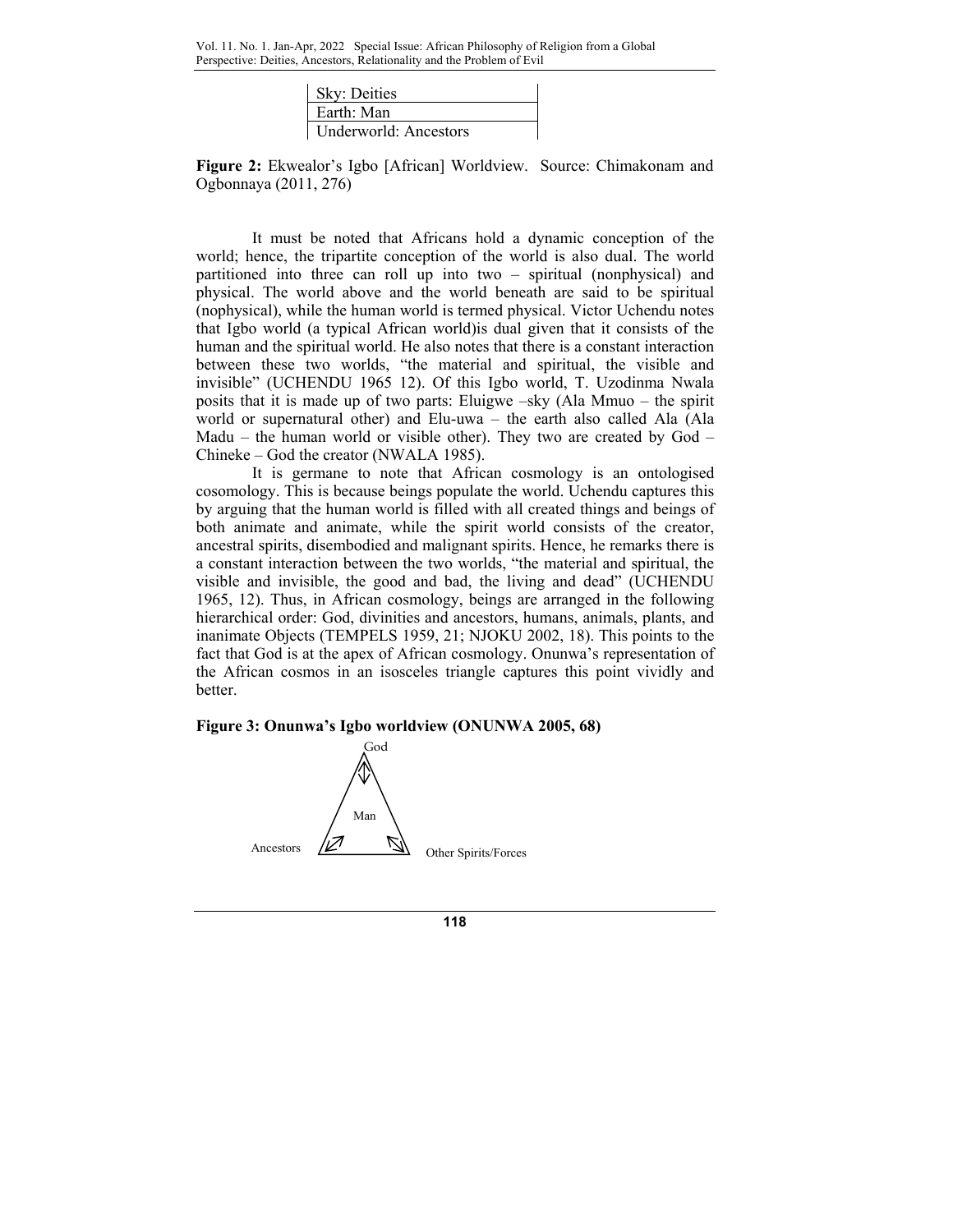The point is that in the tripartite conception of the world, God is at the apex. This is also the case for the dual conception of the world. For instance, the Igbo world is divided into the visible and invisible worlds and that God resides in the invisible world with other spiritual beings. Although God coexists with realities in the spiritual and invisible realm of existence, God is equal to any. Theophilus Okere argues that Chukwu or Chineke is a spirit in that Chukwu is invisible to us. This God or Chukwu is not one among gods but a Supreme Being with no equal (OKERE 2005, 2). Pantaleon Iroegbu also reaffirms this point as he asserts that God is the highest of all beings that live on high, whose presence is felt on earth (although through intermediaries) (IROEGBU 2002, 14). From the preceding, one is left to wonder about the constituent nature of this God.

In most African belief and thought systems, God's constituent nature is restricted to an aspect of reality. This has to do with the spiritual aspect. Hence, the assertion, 'God is spirit' (MBITI 1975 (1991), 59; IBEABUCHI 2013, 293; NALWAMBA 2017, 1; EZEUGWU & CHINWEUBA 2018, 29). In African religious worldview, God is conceived as made of spirit and has no material part. That is to say that God has only spirit as its constituent nature. According to Madu "God is spirit and immaterial" (MADU 2003, 19). "To the Akan, God is essentially pure spirit, a being that is invisible" (AGYARKO 2013, 53). "God is pure Spirit, and this implies that he has no body of any kind" (MADU 1997, 55). This implies that God has only a spiritual part with no physical or material part. Thus, God (Chukwu) is the supreme spirit (ARINZE 1970, 12; 319; UKWAMEDUA & EDOGIAWERI 2017, 319).

The above conception of God as being solely spirit with no matter is a manifestation of dualism. Dualism is a philosophical system that promotes binary opposition. It holds that reality is either spiritual or physical/ material, with the spiritual part being superior. A typical example of dualism is Aristotle's ontology, which according to Asouzu, is bifurcating and polarising (ASOUZU 2007a; 2011). Aristotle avers that being is comprised of substance and accident. The former is non-material, the latter is purely material. He goes on to identify substance as the essence of being. He notes that "if these are not substance, there is no substance and no being at all; for the accidents of these it cannot be right to call beings" (1947: Bk B, 5). Thus, being is substance. In this context, this substance equates spirit and then God. This substance is believed to be spiritual and has nothing like matter. Thus, God is pure spirit, existing independent of matter.

## **African Duality Theory: Harmonious Monism and** *Ibuanyidanda* **Ontology as Examples**

Besides dualism examined above, there is duality, a philosophical system that is seemingly antithetical to dualism. This duality theory is said to be African. But this does not imply that it cannot be found in non-African cultures. No! It is also found in other philosophical places outside African philosophy. A good example is Zen logic (SUZUKI 1956; 1957; DUMOULIN 1963; CHEUG-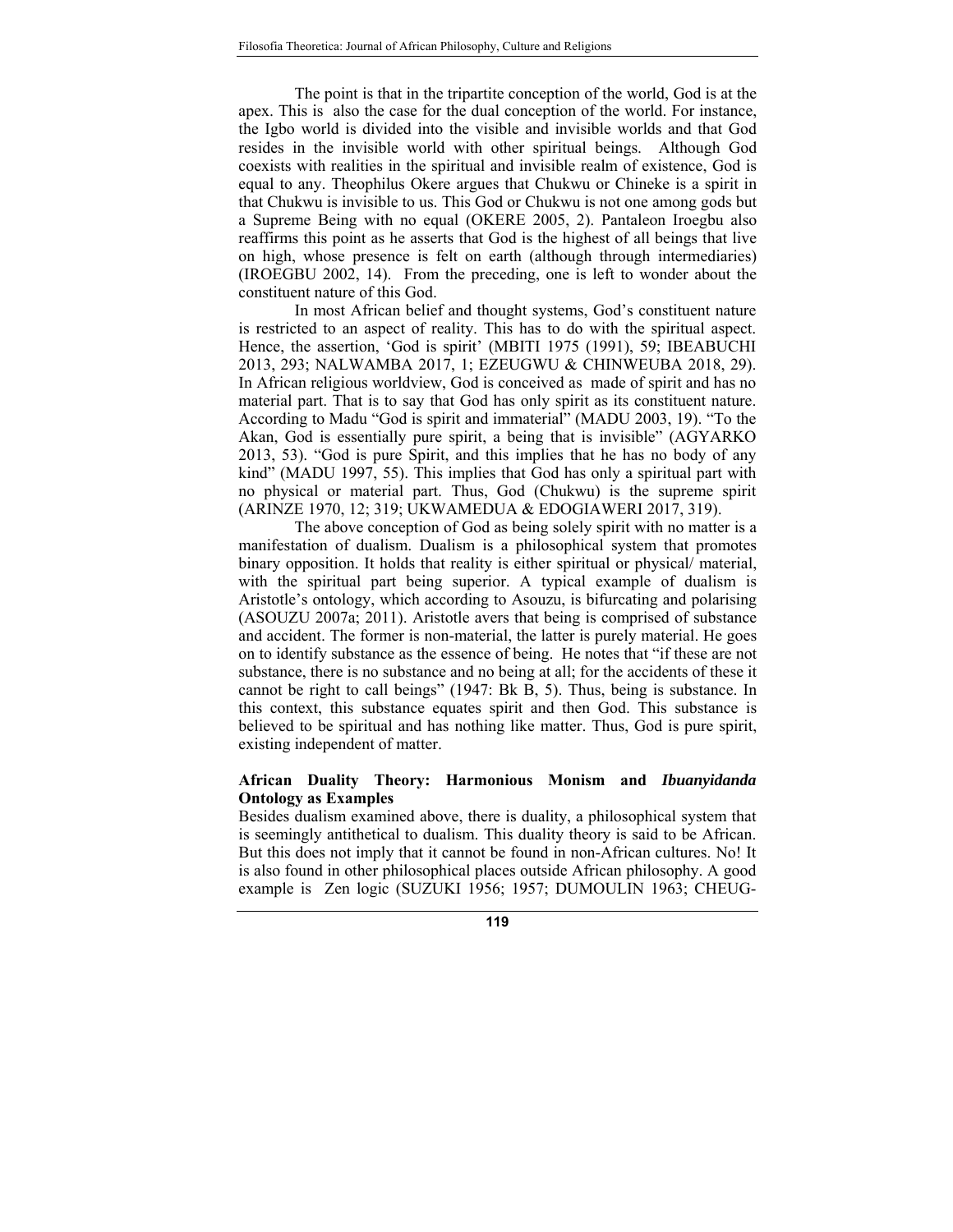YUAN 1969; CUA 1981; KASULIS 1981; CHENG 1986; UDOIDEM 1992), which is an expression of duality. However, the point is that duality is a philosophical system that dominates the African philosophical place and thinking, as can be seen in many African scholarly works (MBITI 1969; EDEH 1985; IJIOMAH 1996, 2005, 2006, 2014, 2016; ONUNWA 2005; ANIMALU & CHIMAKONAM 2013; OBI 2017; etc).

The African duality theory states that reality always exists as twosided, equally important entities. Reality is that which is made up of two entities or parts that are inseparable. Various African scholars describe it differently. Ijiomah describes it as harmonious monism' (1996, 2004, 2014, 2016). Onunwa describes it as 'inseparable duality' (ONUNWA 2005). Animalu and Chimakonam describe it as 'complementary duality' (ANIMALU & CHIMAKONAM 2013), etc.

Although in African cosmology, the world is said to consist of the world above, the human world and the underworld (the world beneath) (MBITI 1969; EJIZU 1985; EKWEALOR 1990; IJIOMAH 2005, 2006, 2014; OKORO 2007; etc), it is also said to be dual. The world's dual nature is that it consists of the physical and nonphysical (spiritual) aspects, or the visible and invisible aspects, and the sensible and nonsensible parts. Here, the world above and the underworld are seen as nonphysical, invisible, nonsensible, while the human world is physical, visible, and sensible. The point is that for the African, the world is a duality. This is also the case with being and the human person.

In African ontology, being is seen as consisting of substance (essence) and accident, material and immaterial aspects, etc. Similarly, in African conception, the human person who could be tripartite (consisting of spirit, soul and body) or multiple parts (GBADEGESIN 1998, 28-40; APPIAH 2004, 27; etc) is reducible to two parts. Thus, the human being consists of two basic elements, the physical and the nonphysical parts The bottom line is that duality involves a "harmony of opposites" (OBI 2017, 5). For instance, the metaphysical and the physical (MBITI 1969, 177), the natural and the supernatural (PARRINDER 1962, 27). This duality theory is well articulated in two African culture-inspired ontological theories: Harmonious Monism and *Ibuanyidanda* ontology. My task in the paragraphs that follow is to tease out these ontological theories. I shall begin with Harmonious Monism.

Harmonious Monism has Chris Okezie Ijiomah (1996; 2006; 2014; 2016) as its proponent. This African culture-inspired ontological theory holds that everything that is has both physical and spiritual aspects. Ijiomah argues that although some realities might sometimes be thought of as being solely physical or spiritual, they are both physical and spiritual. Here, what is physical has inbuilt spirituality and what is spiritual has inbuilt physicality. Another way to put this is that on the one hand, what is physical has a veiled spiritual aspect. And on the other hand, its spiritual aspect is manifested while the physical aspect is veiled. Ijiomah sees this process as "dovetailing of realities into one another" (IJIOMAH 2014, 118). There is an internal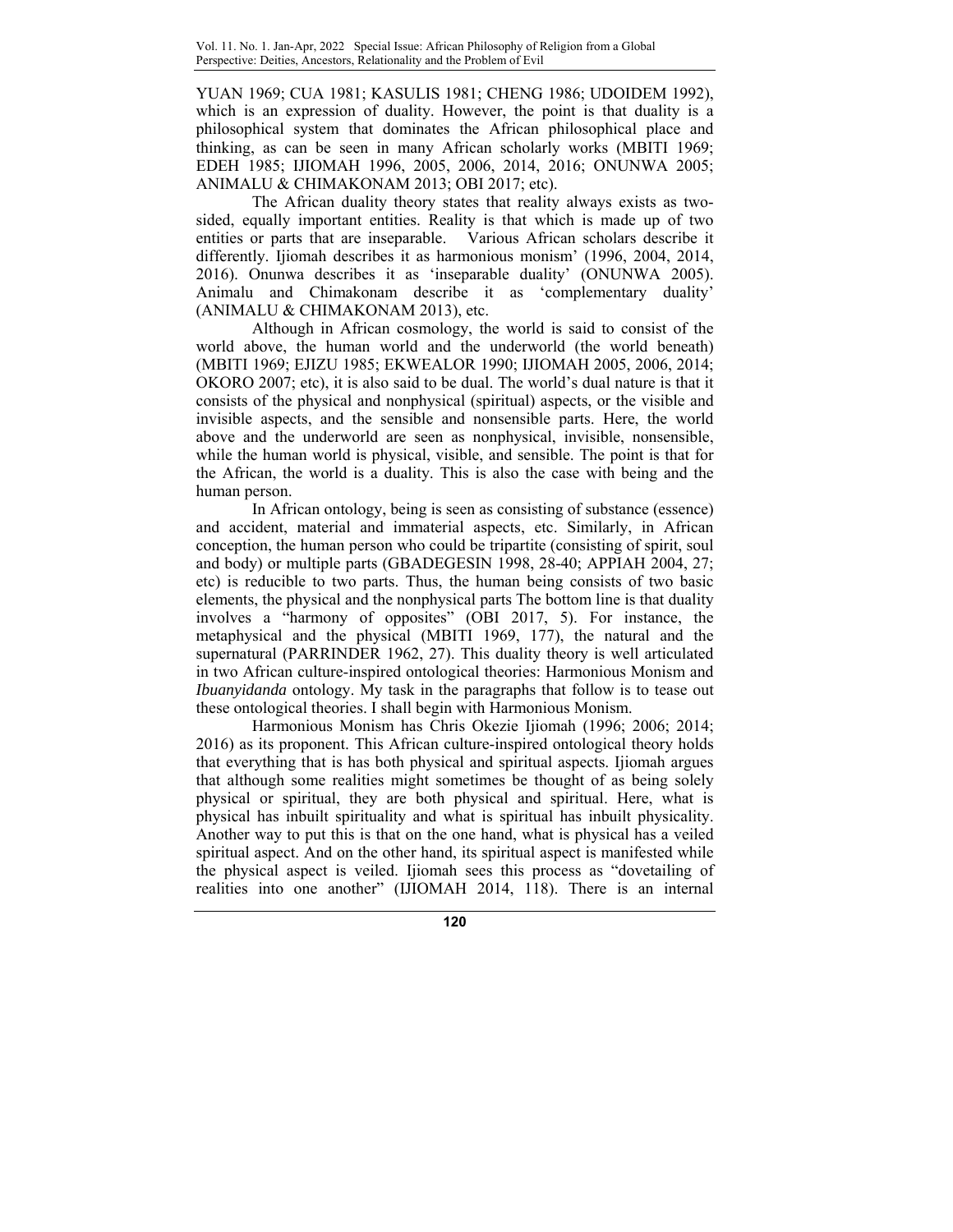dynamic, harmonious relationship between the physical and physical aspects of being or reality since they empty themselves into each other with the whole (being). Where being manifests as physical, the spiritual empties itself into the physical aspect. And where it manifests as spiritual, the physical empties itself into the spiritual part.

Ijiomah also holds that the world is dual, made up of physical and spiritual and physical worlds. First, he asserts that the world is tripartite, consisting of the sky, the earth, and the underworld. Secondly, he reduced them into two inseparable worlds, the physical world (the earth) and the spiritual world (the sky and the underworld) (IJIOMAH 2005, 84-85; 2006, 30-31; 2014, 97-122). The point is that the world is an inseparable twoness of the physical and spiritual worlds.

Jonathan Chimakonam and L. Uchenna Ogbonnaya contend that this ontological theory is grounded in three principles that they gleaned from Ijiomah's works. First is the principle of complementarity, which holds that complements are missing links or opposites that are incomplete and yearn for each other, and they find their completeness within a whole where they complement each other. The second principle is the principle of unification. It states that reality is a result of the unification of opposites. And the third principle, the principle of coexistence, posits that extremes or opposites coexist within a whole (IJIOMAH 996, 45-47; 2014, 92-132; CHIMAKONAM AND OGBONNAYA 2021).

By implication, the physical and spiritual aspects of reality are the complements, missing links, opposites that are incomplete and yearn for each other and become complete when they coexist and complement each other as they are unified within the whole. This demonstrates that reality is a unification and complementation of the physical and spiritual aspects that coexist as one. With this point made, it becomes necessary to tease out *ibuanyidanda* ontology.

Innocent Izuchukwu Asouzu is the proponent of *Ibuanyidanda*  ontology. This ontology is articulated as a reaction against Aristotle's bifurcation and polarising metaphysics (ASOUZU 2007a; 2011). For example, Aristotle holds that although being consists of substance and accident, substance can be equated to being even in the absence of accident. This, for Asouzu, is an unwarranted and unacceptable way of conceptualising being. Hence, the need for reconceptualising being from an African philosophical place using ibuanyidanda<sup>1</sup> as a conceptual framework. Given that ibuanyidanda connotes complementarity, Asouzu contends that his ontological system (Ibuanyidanda ontology) unifies and harmonises entities instead of bifurcates them (2003; 2004; 2005; 2007a; 2007b; 2007c; 2011; 2013a; 2013b). It is in this light that he articulates his theory of being contrary to Aristotle.

-

<sup>1</sup> *Ibuanyidanda* is an Igbo aphorism that Asouzu translates as complementarity.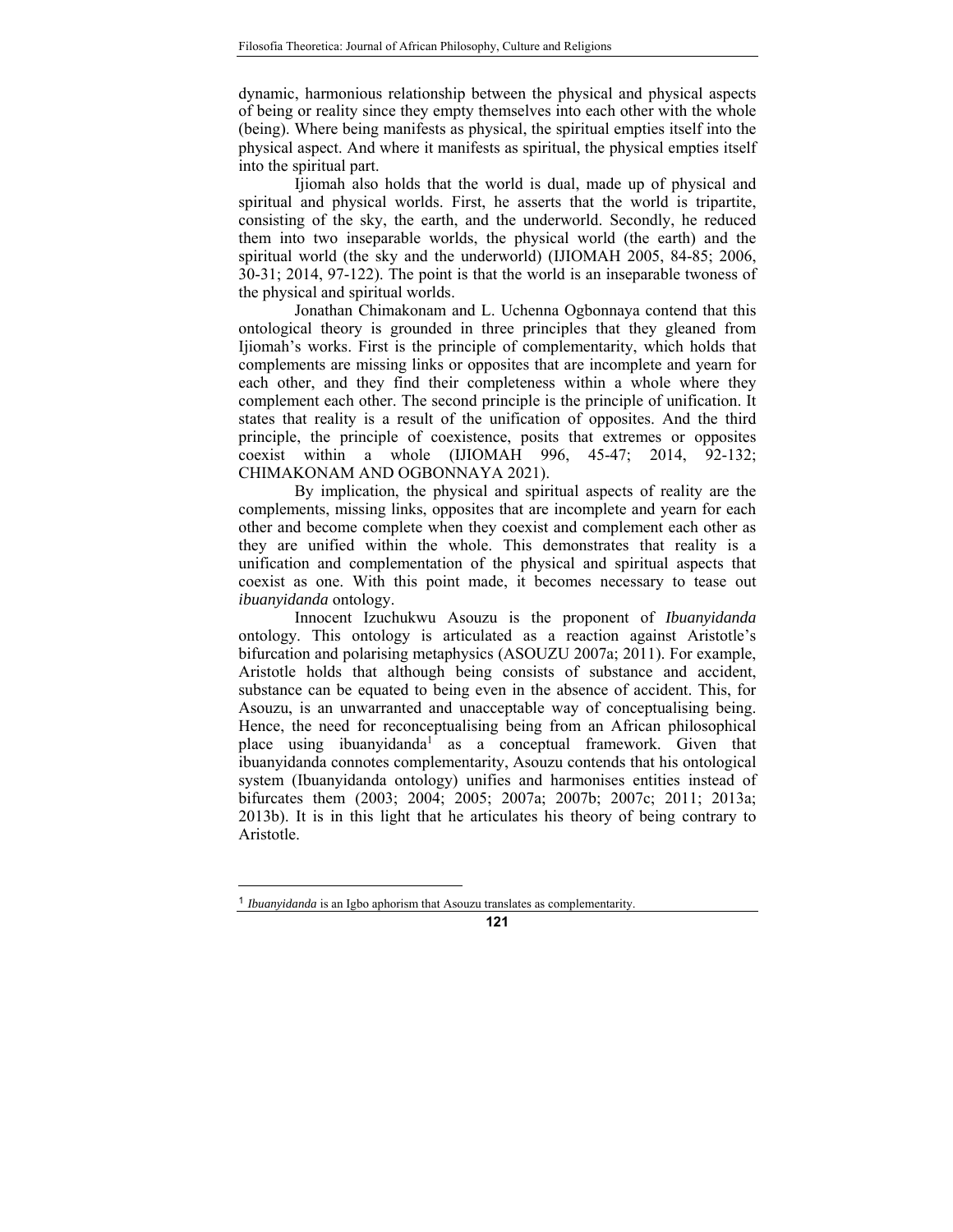For Asouzu, being cannot be equated to substance without accident. Instead, being is that which consists of substance and accident that are in a mutually complementary relationship. He substantiates this assertion using some Igbo aphorisms and concepts. One of such Igbo aphorisms is *ka so mu adina* (ASOUZU 2007a, 257)*.* This aphorism means 'that I might not be alone.' For being to be, neither substance nor accident exists alone. They must exist with each other. This is because they are missing links. Missing links are entities that are incomplete in themselves but are complete when they coexist with others. In this context, substance and accident are missing links that ought not to be alone (*ka so mu di*) (ASOUZU 2007a, 257). They ought to be with each other (*ka so mu adina*) for there to be being. This coexistence is in a mutually complementary manner. Thus, there is being when substance and accident are in a mutually complementary relationship as they coexist. Hence, Asouzu opines that "to be is to be in mutual complementary relation (*ka so mu adina*) and its negation is to be alone (*ka so mu di*) and nothing" (ASOUZU 2011, 42).

Also, being is articulated using another Igbo aphorism which reads: *ihedi, nwere isi na odu.* This translates as 'what exists, has head and tail-end'. Here, 'the head' (*isi*) is the substance, and the 'tail-end' (*odu*) is the accident, while 'what exists' (*ihedi*) is being. Hence, being is that which has substance and accident. Therefore, neither of substance nor accident is neglected. They are both seen as essential aspects of being. This is captured in the Igbo concepts *ihe kachasi mkpa* and *ihe di mkpa*. While *ihe kachasi mkpa* means what is more important, *ihe di mkpa* connotes what is important. Although this implies that *ihe kachasi mkpa* seems to be ontologically higher than *ihe di mkpa,* they are both indispensables in defining being. Thus, being consists of *ihe kachasi mkpa* and *ihe di mkpa*. Where, *ihe kachasi mkpa* is substance and *ihe di mkpa* is accident. This renders substance and accident the essential constituent parts of being.

Asouzu's notion of being is grounded in two principles, an imperative and a criterion. The first principle is the principle of integration (harmonious complementation) which states that "Anything that exists serves a missing link of reality" (ASOUZU 2003, 58-59; 2005, 281; 2011, 103). The second principle, progressive transformation, holds that "All human actions are geared towards the joy of being" (ASOUZU 2011, 44; 2013b, 23). Ibuanyidanda imperative asserts that "Allow the limitation of being to become the cause of your joy" (2004, 281; 2007c, 187). Finally, the truth and authenticity criterion posits that "never elevate any world immanent missing link to an absolute instance" (2007b: 197). In other words, one ought not to "elevate a world missing link to an absolute mode" (ASOUZU 2007b: 197). The point here is that substance and accident are missing links that must be acknowledged as limited and insufficient in themselves. They must be seen as complementary to each other for being to emerge. Humans derive joy in realising that being consists of two missing links, substance and accident, which are incomplete but become complete when they complete each other.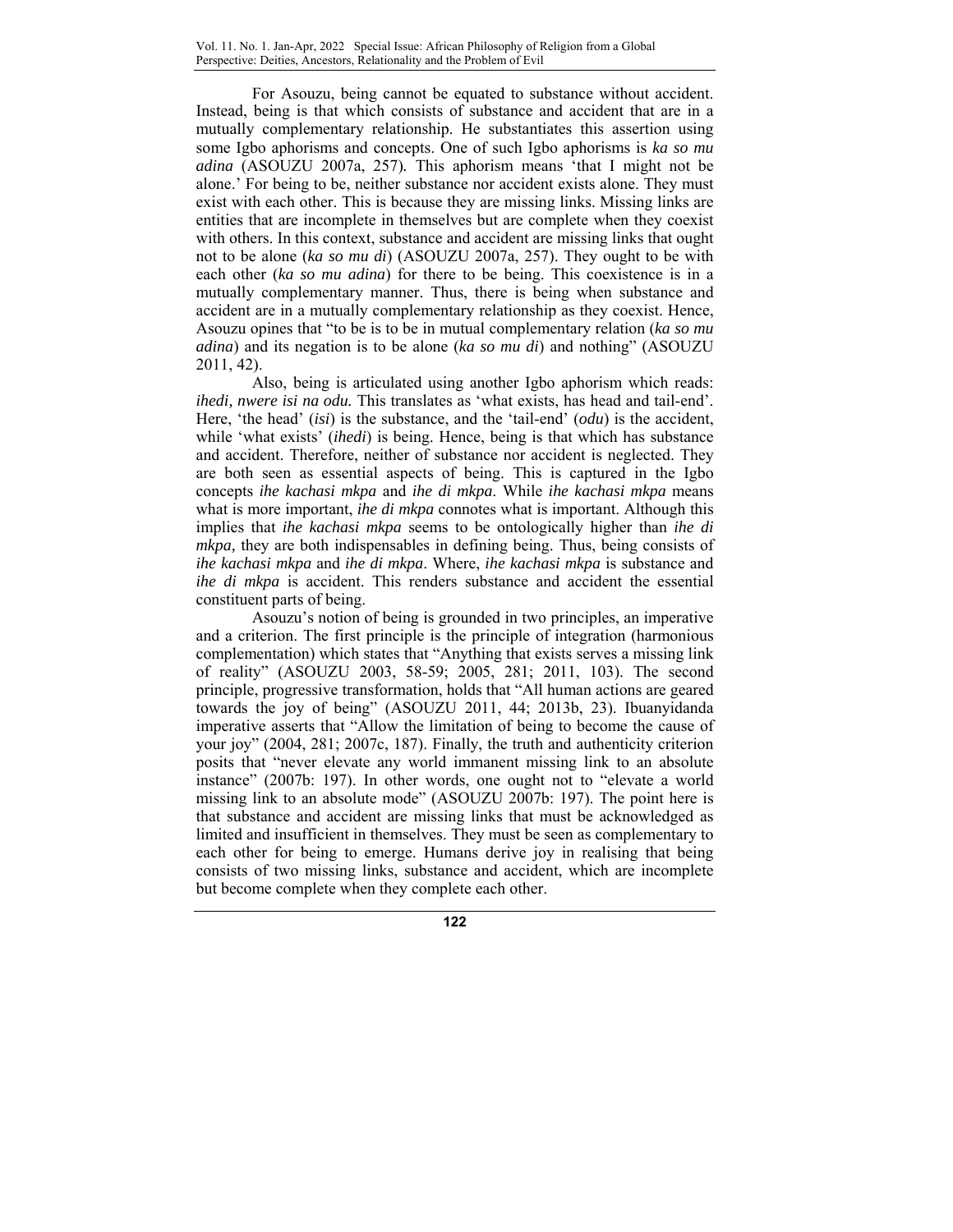So far, the thought is that Ijiomah's Harmonious Monism and Asouzu's *Ibuanyidanda* ontology exemplify African duality theory. This is because they contend that reality consists of an inseparable twoness. Here, reality has two interconnected entities that interpenetrate each other such that none can exist without the other. These two entities are spirit and matter. Iroegbu takes up this discussion and contends that neither spirit nor matter can exist without the opposite. In his words:

We maintain that while spirit needs matter to be understood as spirit, matter cannot be matter completely outside spirit. Briefly put, while matter is the hermeneutical foundation of spirit, spirit is the teleological fulfilment of matter. While integral matter is spiritualized matter, authentic spirit is material-related spirit. (IROEGBU 2002: 9)

He further stresses this point as he notes that:

In synthesis, spirit and matter are not two different and opposing realities. They are two aspects of reality, which is one … both of them coexisting in the universe. To disunite them is to create tension, even crises. Matter without spirit decomposes. Spirit without matter is elusive; at best, it is unreachable and unidentifiable. Matter and spirit must always be together. This is ontic realism, an explanation we must describe as integral. (IROEGBU 2002: 29)

 The above shows that spirit and matter are indispensable aspects of reality inasmuch as African duality theory is concerned.

## **The Constituent Nature of God: An African Duality Perspective**

What could God's constituent nature be? Pure spirit or what? This is the issue at hand in this section. The position I seek to argue out here is that God is not pure spirit. God is both spirit and matter, immaterial (spiritual/nonphysical) and material (physical). This argument will be built on the African duality theory that has been explicated above.

African duality theory holds that reality is two-sided in that its has the metaphysical and the physical dimensions. No reality exists without this twosidedness. God as a reality is no exception. Thus, the nature of God, like other realities, can be conceptualised as a duality. This implies that God consists of spirit and matter.

Following Ijiomah's brand of African duality theory, God is a monism consisting of harmony of spirit and matter. In the light of his principle of complementarity (IJIOMAH 1996; 2014; CHIMAKONAM AND OGBONNAYA 2021), spirit and matter are seen as complements, which are missing links and incomplete unless they complement themselves. In this context, God is the whole in which they complement themselves. The second principle, which is the principle of unification (IJIOMAH 1996; 2014;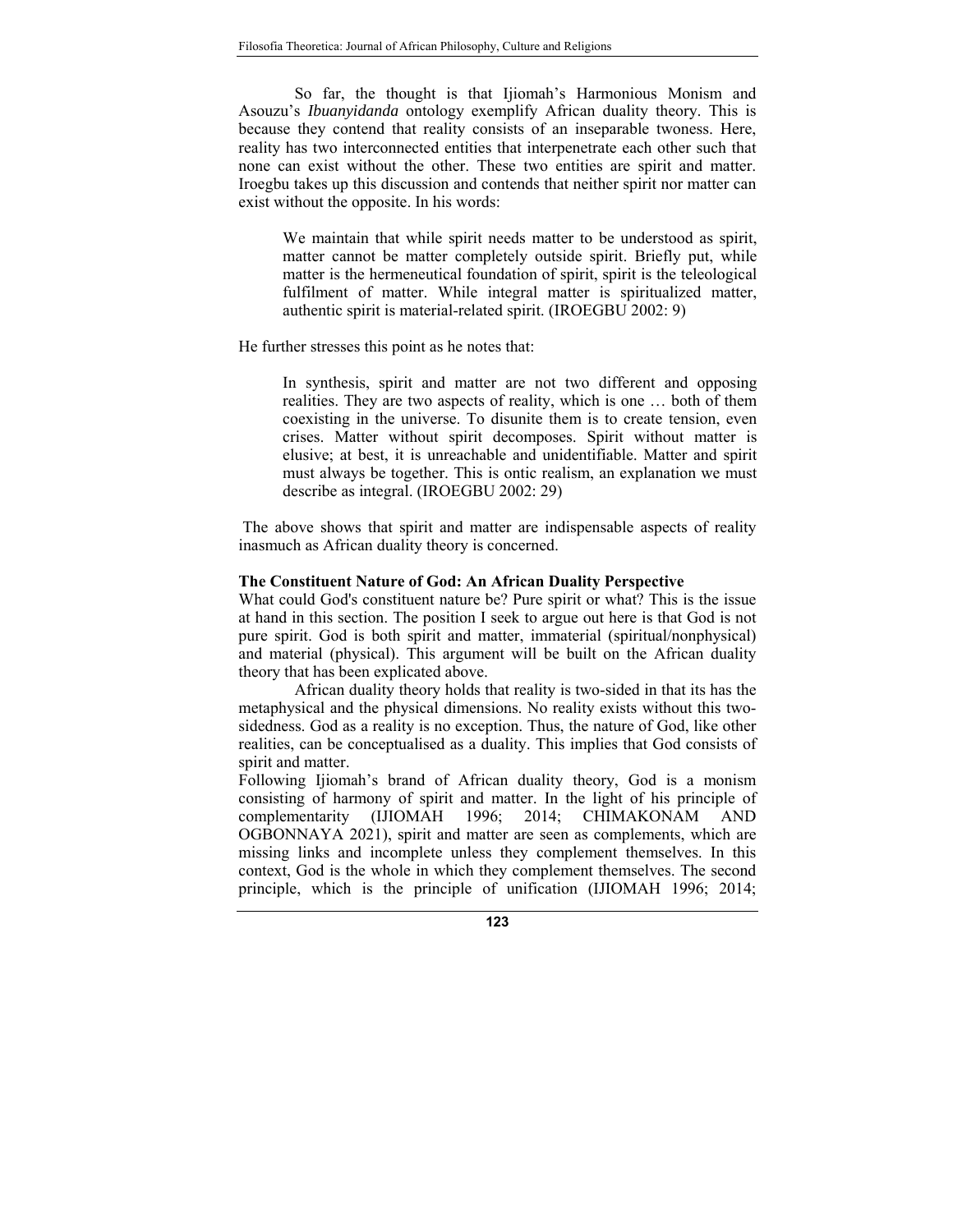CHIMAKONAM & OGBONNAYA 2021), shows that spirit and matter are indivisibly unified in God. Also, the principle of coexistence (IJIOMAH 1996; 2014; CHIMAKONAM & OGBONNAYA 2021), the third principle points to the fact that spirit and matter coexist in God. Thus, Ijiomah's Harmonious Monism demonstrates that God is a reality consisting of spirit and matter that complement each other as they coexist and are unified as one.

Also, Asouzu's brand of African duality theory has implications for the constituent nature of God. This is apparent in Asouzu's *Ibuanyidanda*  ontology explicated in the preceding section. Here, God as reality consists of 1.) substance and accident, 2.) head (*isi*) and tail-end (*odu*), and 3.) *ihe kachasi mkpa* (what is most important) and *ihe di mkpa* (what is important) that are mutually complementary relationship. Where substance, head (*isi*), and *ihe kachasi mkpa* (what is most important) stand for spirit and accident, and tailend (*odu*), and *ihe di mkpa* (what is important) represent matter. In God, spirit and matter are in a mutually complementary relationship. Anything short of this implies that God is outside the realm of reality, and is meaningless, and nothing.

This way of conceptualising God's constituent nature aligns with the principle of integration, which emphasises the notion of missing link. Thus, spirit and matter are seen as missing links that yearn for each other. Consequently, they remain incomplete until they complete each other as a whole. The point is that spirit and matter are individual entities that do not exist in isolation but in a mutually complementary relationship with each other in God. It is in this that they affirm the existence of each other. Also, as missing links, spirit and matter are limited and should never be elevated to an absolute instance. This follows Asouzu's truth and authenticity criterion, which states that "never elevate any world immanent missing links to an absolute instance". Therefore, if God is seen as pure spirit devoid of matter, we elevate spirit to an absolute instance. To do so implies that spirit is complete in itself and does not need matter to complement it. If this is the case, then we have failed to allow the limitation of spirit to be the cause of our joy as Asouzu enjoins us in *Ibuanyidanda* imperative.

We can find joy when we realise that spirit and matter independent of each other are limited. This is what will help us reconceptualise God as consisting of spirit and matter, which are in a mutually complementary relationship. Hence, this will bring joy to our being in realising that we are not absolutising any world immanent missing link (in this case, spirit) in line with the principle of progressive transformation and the truth and authenticity criterion. Thus, God cannot be said to be spirit in isolation. God as spirit also has matter. God as spirit has inbuilt matter. To say that God has matter implies that God is a tangible being with accidental parts that can be felt. Here, I am saying that God possess physicality – physical substance like human bodily parts. Thus, God as reality has spirit and matter. This is the way that God ought to be conceived from the African viewpoint.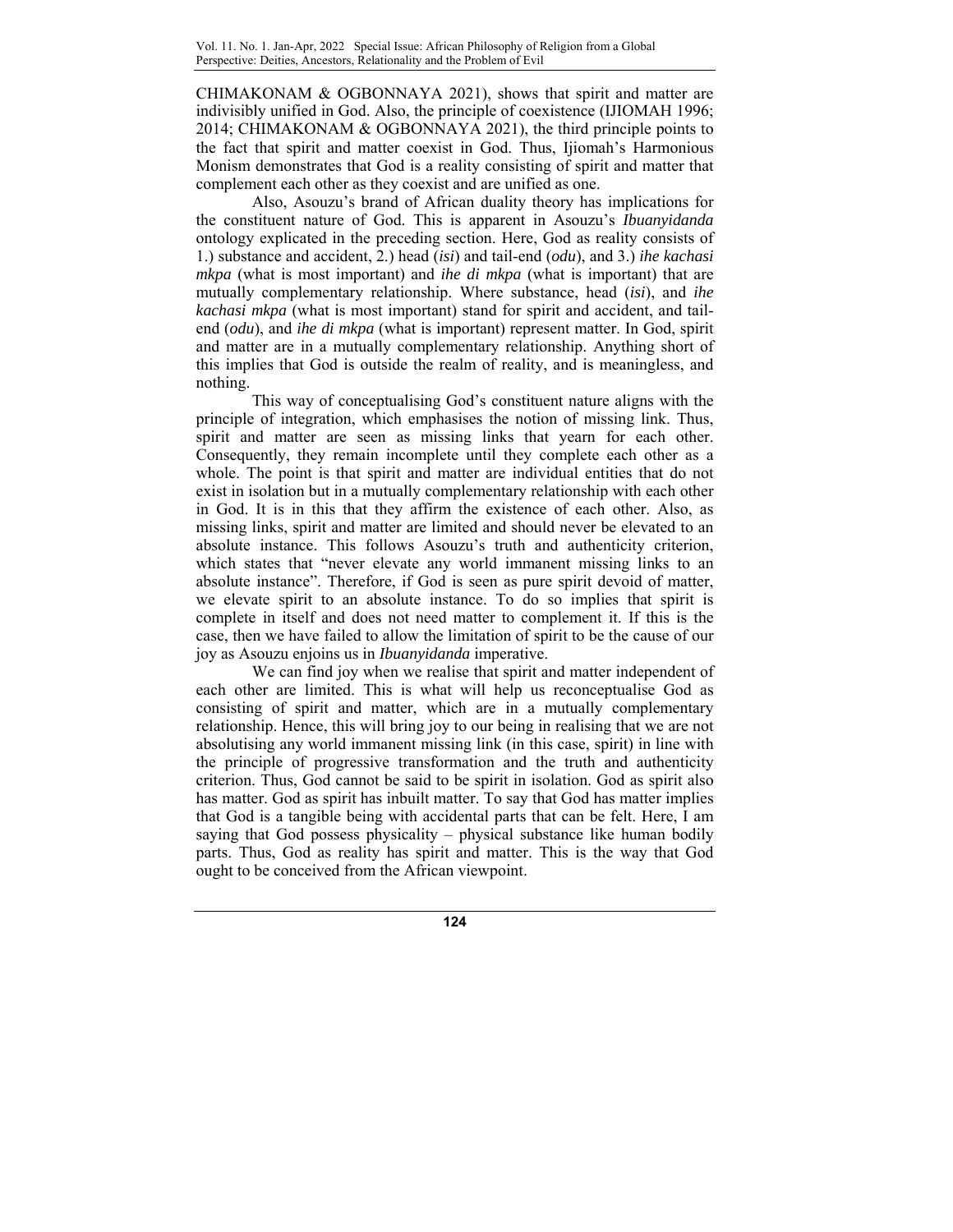The possible question is, how can we begin to conceive God in the above manner? This question calls for concern because many Africans have always conceived God as spirit devoid of matter. This is because they suffer from *ihe mkpuchi anya* (the phenomenon of concealment) and have a disjunctive mindset (ASOUZU 2004; 2005; 2007c; 2013a; 2013b). As a result, they bifurcate and polarise reality and absolutise an aspect of reality. Asouzu holds the way out of this mindset is through a psycho-therapeutic measure known as "noetic propaedeutic" (2011; 2013a). Noetic propaedeutic is a preeducating or re-educating the mind to begin looking beyond bifurcating and polarising reality, and absolutising an aspect of reality. Instead, it helps the mind to unify and harmonise aspects of reality as one. This psycho-therapeutic mechanism is supported by what Asouzu calls "existential conversion" (2007a; 2013b). Existential conversion is another psycho-therapeutic mechanism that enables the minds to see missing links as transcendent categories that can be unified and harmonied as one (Asouzu 2007a, 429-330).

Thus, when our minds are influenced by, and operate with, noetic propaedeutic and existential conversion, we have "*obioha*" (2007a; 2007b). *Obioha* is a holistic, comprehensive complementary mindset that has overcome the bifurcating, polarising of reality and absolutising of an aspect of reality. This mindset does not restrict itself to linking a fragment of reality as reality. Instead, it sees fragments of reality as missing links that ought to be unified. With this mindset, we can conceive all realities as two-sided, including God. Hence, God can be conceived as consisting of spirit and matter in line with the African duality theory.

#### **Conclusion**

African philosophy of religion challenges African scholars to reflect deeply on their conceptualisation of reality in the African philosophical place. One such concept that requires much attention is the notion of God, which seems to be pervasive in Africa. I have given a critical and creative look at this concept concerning God's constituent nature in the preceding sections. My concluding argument is that God cannot be pure spirit if the African duality lens examines its constituent nature. Instead, God will be seen as consisting of spirit and matter that are harmoniously complemented and integrated as they coexist as a whole. Outside this, God ceases to be reality, and becomes meaningless, and nothing.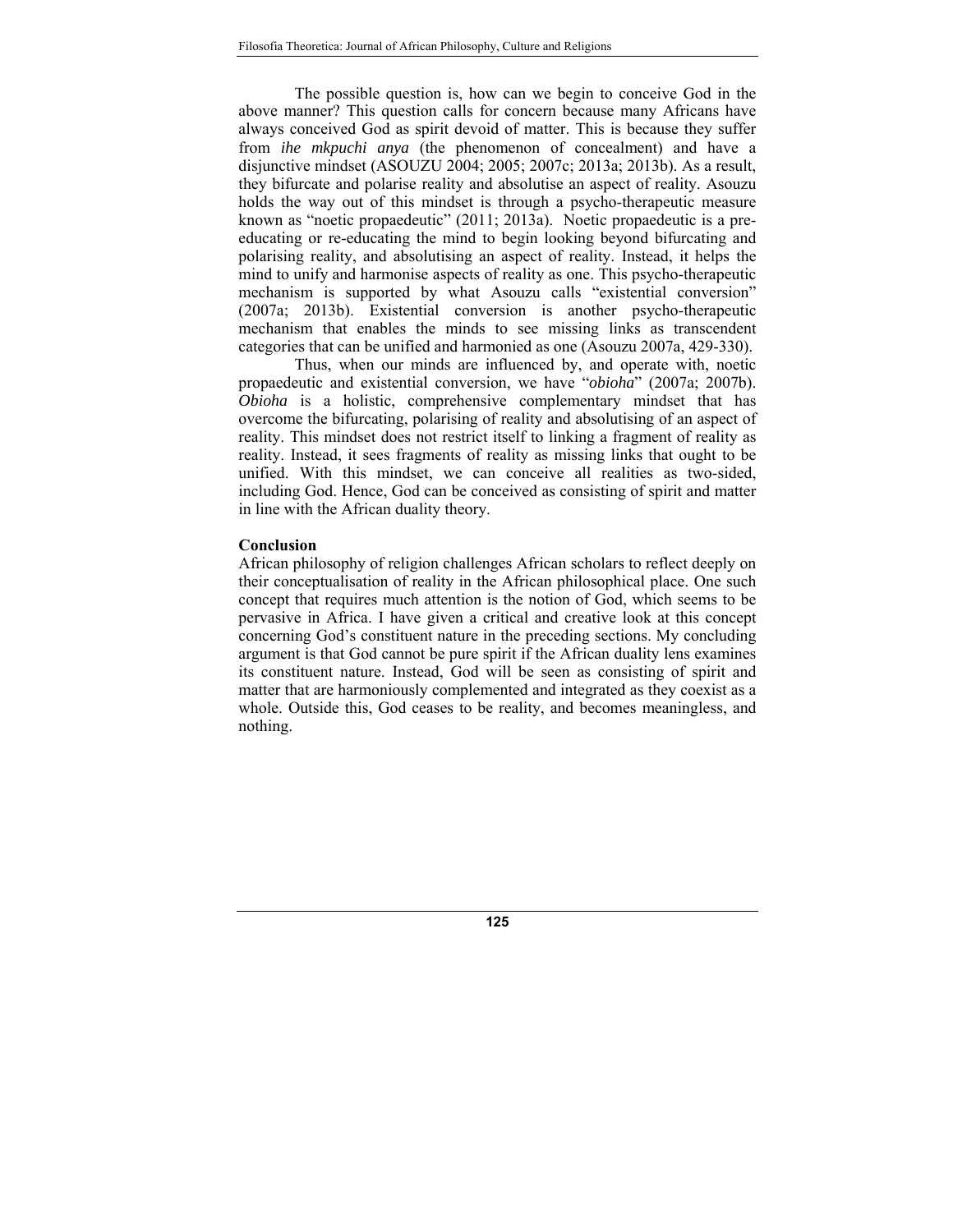### **Funding Acknowledgements**

This publication was made possible through the support of a grant from the John Templeton Foundation and the Global Philosophy of Religion Project at the University of Birmingham. The opinions expressed in this publication are those of the author(s) and do not necessarily reflect the views of these organisations.



## **Relevant Literature**

- 1. AGYARKO, R.O. "God of life: Rethinking the Akan Christian Concept of God in the light of the ecological Crisis." [The Ecumenical Review], pp. 51-66, 2013. Vol 65. No 1. http://dx.doi.org/10.1111/erev.12026. Web.
- 2. ANIMALU, Alexander O. E. and Jonathan Okeke CHIMAKONAM. "4x4 Magic Square Representation of Complementary Duality of African thought Logic". [African Journal of Physics], pp. 141-168, 2012, Vol 5. Web.
- 3. APPIAH, Kwame. "Akan and Euro-American Concepts of the Person". [African Philosophy: New and Traditional Perspectives, L. BROWN ed.], 2004. Oxford University Press: New York. Web.
- 4. ARISTOTLE. "Metaphysics". Trans. W. D. Ross, [The Basic Works of Aristotle, Richard MCKEON. ed.], 1947. Clarendon: Oxford. Web.
- 5. ARINZE, Francis A. [Sacrifice in Igbo Religion], University of Ibadan: Ibadan. Paperback.
- 6. ASOUZU, Innocent I. [Effective Leadership and the Ambivalence of Human Interest: The Nigerian Paradox in a Complementary Perspective], 2003. University of Calabar: Calabar. Paperdback.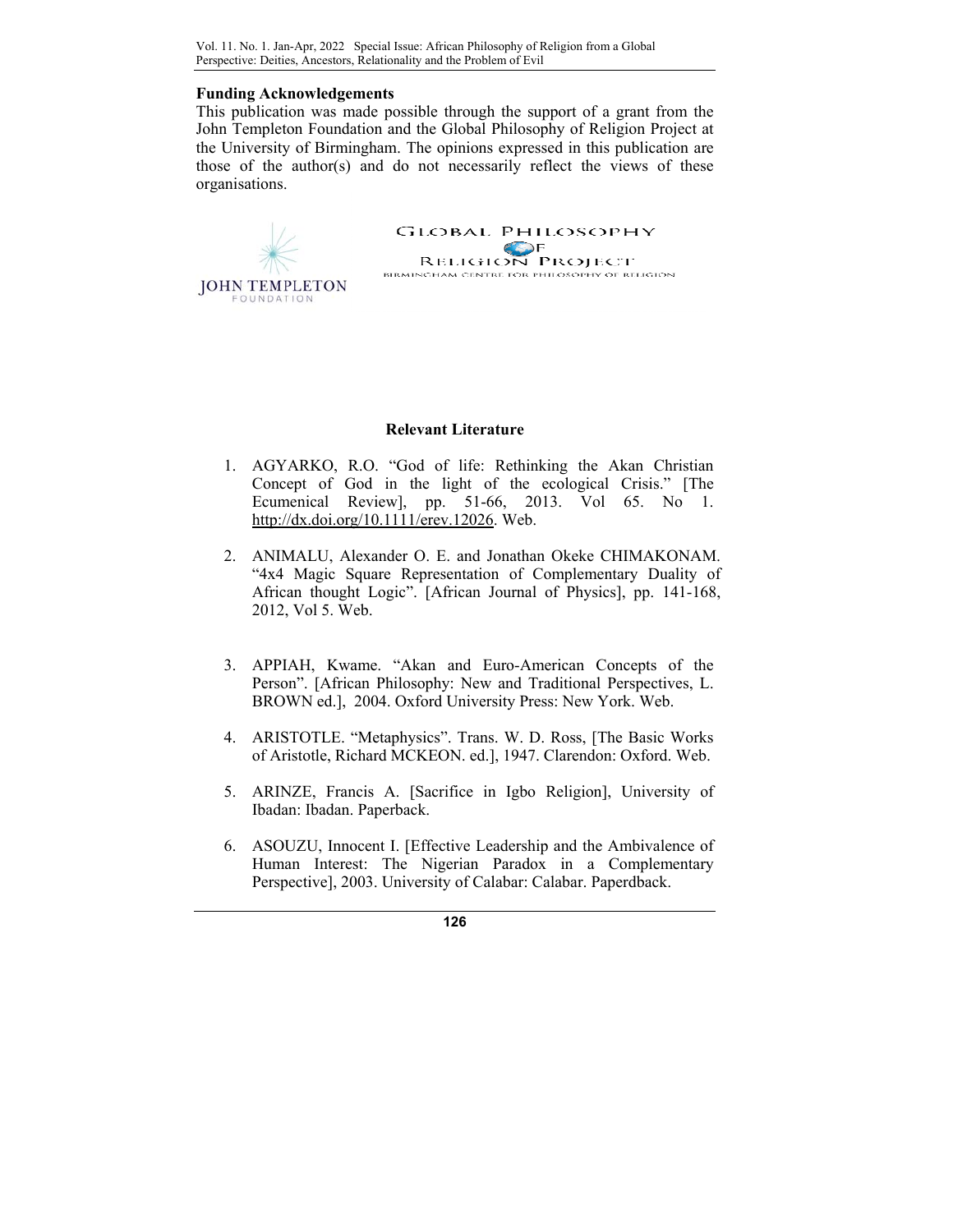- 7. ———. [The Method and Principles of Complementary Reflection in and Beyond African Philosophy], 2004. University of Calabar: Calabar. Paperback.
- 8. ———. [Ibuanyidanda: New Complementary Ontology, Beyond World Immanentism, Ethnocentric Reduction and Imposition], 2007a. Transaction: London. Paperback.
- 9. ———. [Ikwa Ogwe: Essential Readings in Complementary Reflection (A Systematic Methodological Approach)], 2007b. Saesprint: Calabar. Paperback.
- 10. ———. [Ibuanyidanda and the Philosophy of Essence (Philosophy, the Science of Missing Links of Reality). 50th Inaugural Lecture], 2011. University Calabar: Calabar. Paperback.
- 11. ———. [Ibuanyidanda (Complementary Refection) and Some Basic Problems in Africa], 2013a. Lit Verlag GmbH and Co. KG Wien: Zurich. Paperback.
- 12. ———. [Ibuanyidanda (Special Edition): Excerpt from Online Dictionary of Intercultural Philosophy. (ODP)], 2013b. Uninversity of Calabar: Calabar. Paperback.
- 13. IJIOMAH, C. O. [Contemporary Views about Philosophy of Education], 1996. Uptrico Press: Calabar. Paperback.
- 14. ———. "References to Ultimate Reality and Meaning in an African Language: A Further Contribution to Urum Igbo Studies". [Methods and Systematic Reflections], pp. 70-81, 2004. Paperback.
- 15. ———. "Some Epistemological Tools with which Africans Relate to their Realities". [Ultimate Reality and Meaning], pp. 75-87. 2005. Vol 28. No 1. Paperback.
- 16. ———. "An Excavation of Logic in African Worldview". [African Journal of Religion, Culture and Society], pp. 29-35. 2006. Vol 1. No 1. Paperback.
- 17. ———. [Harmonious Monism: A Philosophical Logic of Explanation for Ontological Issues in Supernaturalism in African Thought], 2014. Jochrisam Publishers: Calabar. Paperback.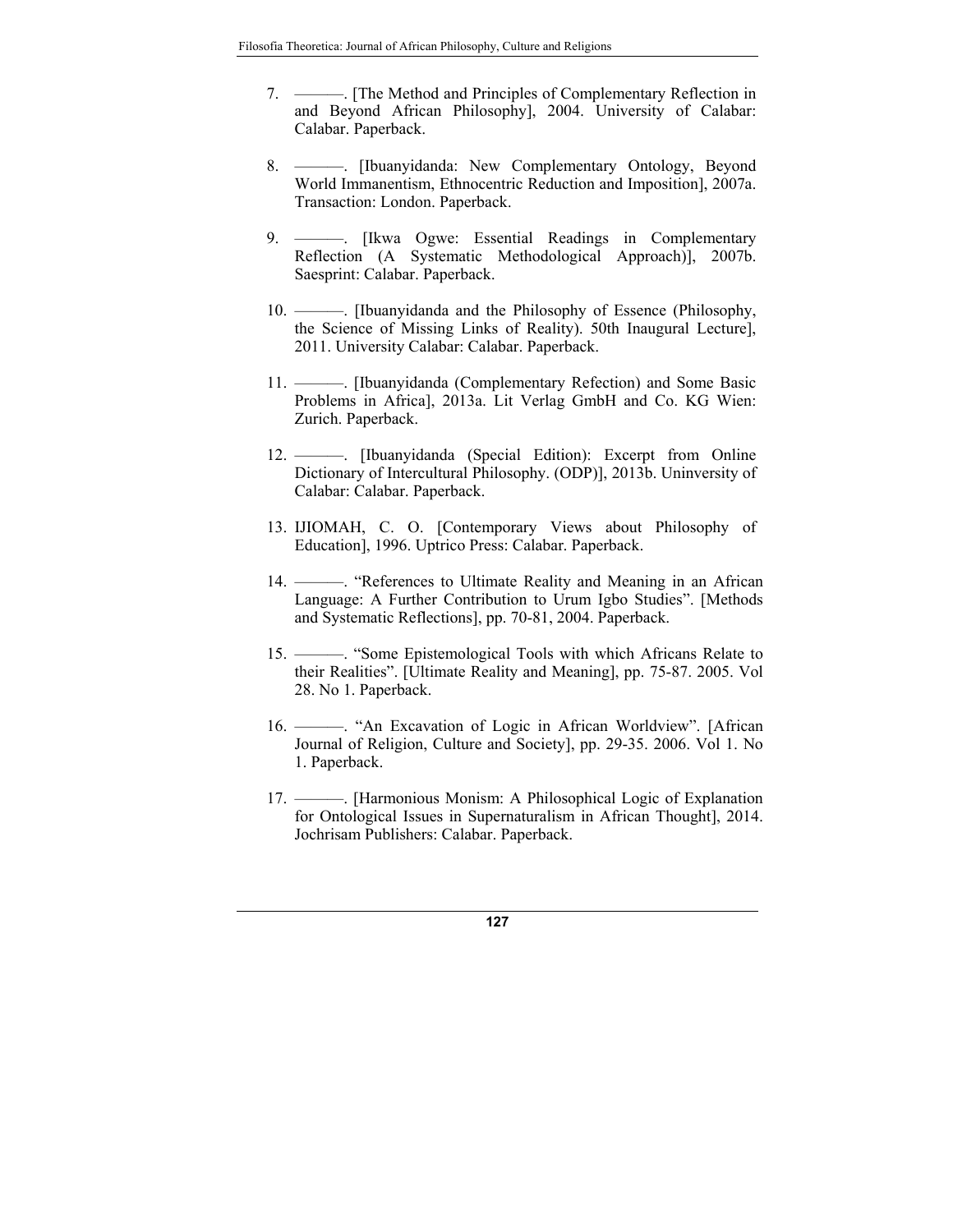- 18. ———. [Harmonious Monism: A Philosophical Logic of Explanation for Ontological Issues in Supernaturalism in African Thought], 2016. Xlibris. Paperback.
- 19. CHSENG, H. "Negation, Affirmation and Zen Logic." [International Philosophical Quarterly], pp. 241-251. 1986. Vol XXVI. No 3. Web.
- 20. CHIMAKONAM, Jonathan O. & L. Uchenna OGBONNAYA. 2011 (2015). A Conceptual and Contextual Meaning of "Mmadu" in the Igbo Reality Scheme: Further Contribution to URAM Igbo Studies. Ultimate Reality and Meaning 34 (3–4), 268–285. Paperback.
- 21. ———. [African Metaphysics, Epistemology, and New Logic: A Decolonial Approach to Philosophy], 2021. Palgrave Macmillan: Cham. Paperback.
- 22. CHUNG-YUAN, C. [Original Teaching of Zen (Chan) Buddhism], 1969. Pantheon Books: New York. Paperback.
- 23. CUA, A. S. "Opposites As Complements: Reflections on the Significance of Tao". [Philosophy: East and West] pp. 124-140, 1981. Vol 31. No 2. Web.
- 24. DUMOULIN, H. [A History of Zen Buddhism], 1963. Beacon Press: Boston. Paperback.
- 25. EDEH, Emmanuel M. P. [Towards an Igbo Metaphysics], 1985. Loyol University: Chicago. Paperback.
- 26. EJIZU, Christopher. "Continuity and Discontinuity in Igbo Traditional Religion". [The God's in Retreat: Continuity and Change in African Religions], 1985. Fourth Dimension: Enugu. Paperback.
- 27. EKWEALOR, C. C. "The Igbo World-View: A General Survey". [The Humanities and All of Us, Emeka OGUEGBU ed.], 1990. pp. 29–33. Watehword: Onitsha. Paperback.
- 28. EZEUGWU, Evaristus Chukwudi and Gregory Emeka CHINWEUBA. "The Supreme Being in Igbo Thought: A Reappraisal". [Philosophia], pp. 26-47, 2018. Vol 21. Web.
- 29. GBADEGESIN, Segun. "*Enyin:* The Yoruba Concept of a Person". [Philosophy from Africa*.*, Pieter COETZEE and Abraham ROUX eds.], pp. 149-168. 1998. Oxford University Press: Cape Town. Web.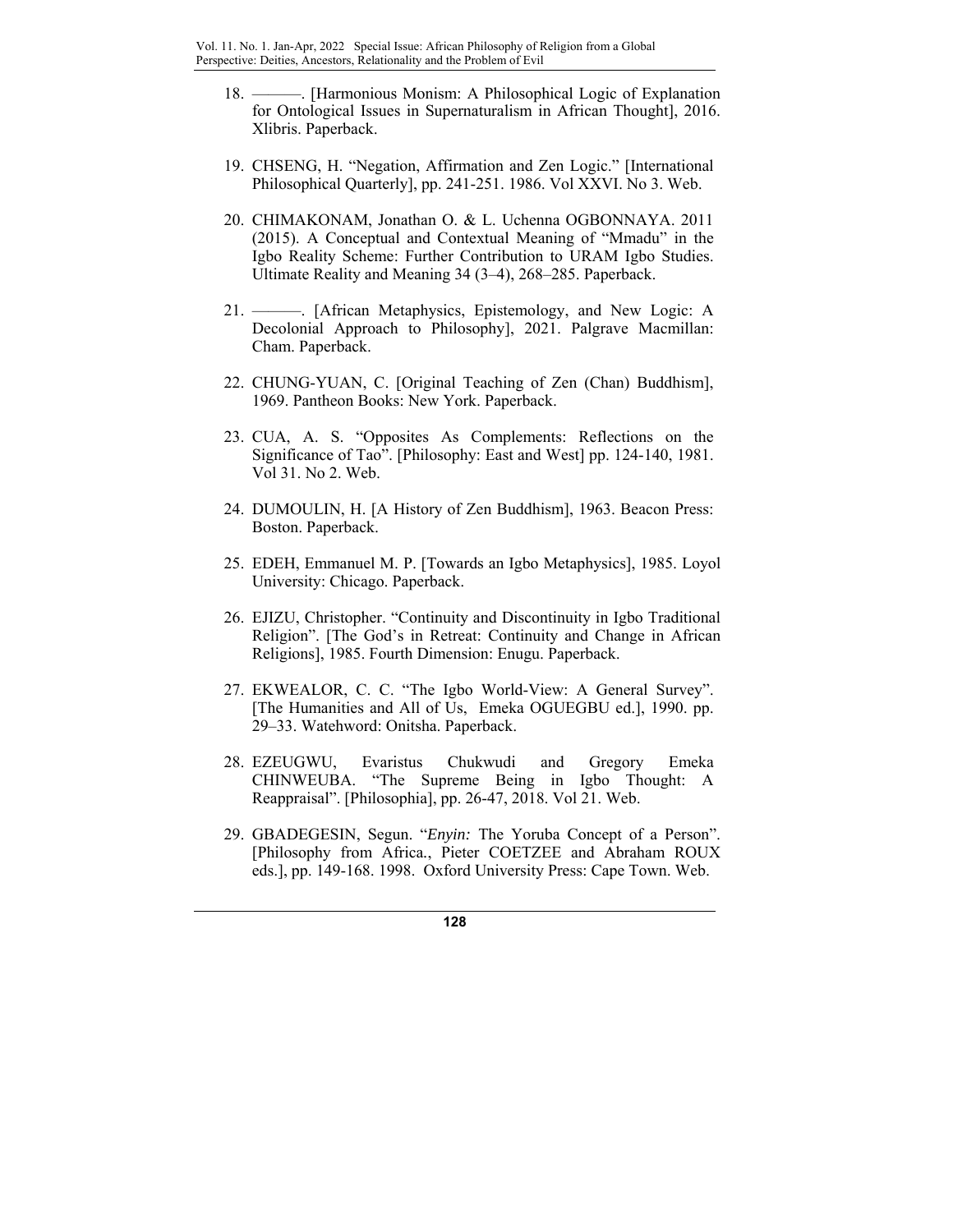- 30. IBEABUCHI, Obiajulu Mulumba. "The Theory of Forces as Conceived by Igbo-Africans". [Filosofia Theoretica: Journal of African Philosophy, Culture and Religion], pp. 289-314. 2013. Vol 2 No 1. Paperback.
- 31. IROEGBU, Pantaleon. [Beyond Materialism and Spiritualism], 2002. Hope: Ibadan. Paperback.
- 32. KASULIS, T. P. [Zen Action/Zen Person], 1981. The University Press of Hawaii: Honolulu. Paperback.
- 33. MADU, Jude Emeka. [Fundamental of Religious Studies], 1997. Franedoh: Calabar. Paperback.
- 34. ———. [The Paradox of the "One" and "Many" in Religion], 2003. Globe Communication: Nkpor. Paperback.
- 35. MBITI, John S. [African Religion and Philosophy], 1969. Heinemann: London. Paperback.
- 36. ———. [Introduction to African Religion, 2nd edition], 1975(1991). Heinemann Educational Publisher: Oxford. Paperback.
- 37. NALWAMBA, K.M.B. "Mupasi as cosmic s(S)pirit: The universe as a community of life." [HTS Teologiese Studies/Theological Studies, pp. . 1-8, 2017. Vol 73. No 3. a4624. https://doi. org/10.4102/hts.v73i3.4624. Web.
- 38. NJOKU, Francis. [Essays on African Philosophy, Thought and Theology], 2002. Clarentian Institute: Owerri. Paperback.
- 39. NWALA, Uzodinma T. [Igbo Philosophy], 1985. Lantern: Lagos. Paperback.
- 40. NWOYE, Chinwe M. A. "Igbo cultural and religious worldview: An insider's perspective". [International Journal of Sociology and Anthropology], pp. 304-317, 2011.Vol. 3. No 9. Web.
- 41. OBI, Augustine C. [Being as Duality and African Hermenetic Foundation], 2017. Snaap Press Limited: Enugu. Paperback.
- 42. OKERE, Theophilus. [Church, Theology and Society in Africa] 2005. Fourth Dimension: Enugu. Paperback.